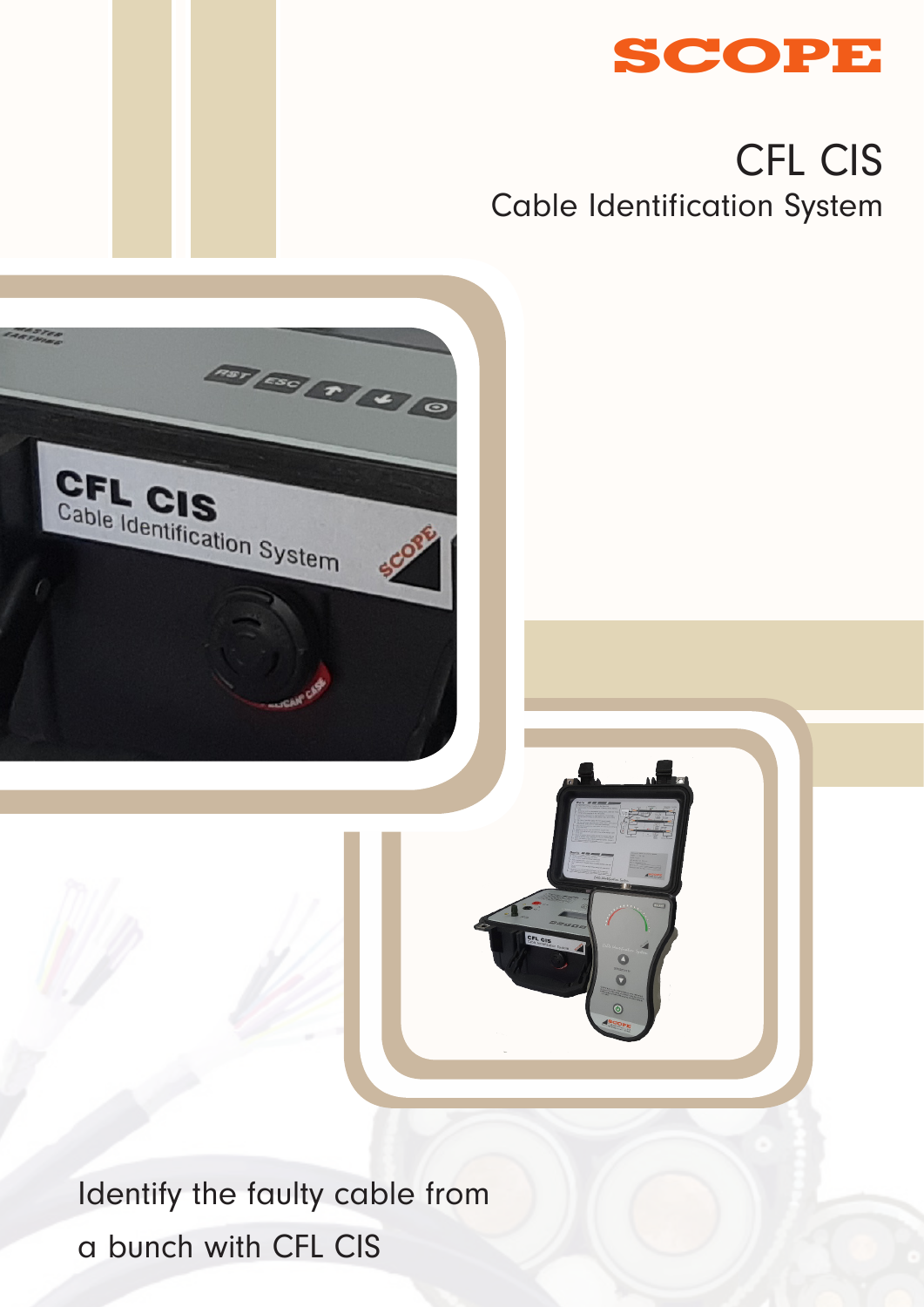## The Product

#### Cable Identification System

After excavation, sometimes it is confusing to identify the right cable from bunch of cables. Cable Identification is very important for safety of field personnel – Cutting a wrong cable can be fatal. So, we require a Cable Identification System to identify the wanted cable.

Cable Identification is the most critical and safety related sequence during all the procedure of Cable Fault Location. The correct identification of a cable out of a bundle of cables, where most of them can be in service, has to be carried out not only carefully, but also by means of an instrument widely eliminating the possibility of human error or misinterpretation.

The Cable Identification System, CFL CIS from SCOPE is the ultimate solution for identifying wanted (dead) cable from a bunch of cables in a trench, pit or cable rack. The SCOPE's Cable Identification System, CFL CIS is designed to fulfill this most important safety aspects.

#### The Measurement

SCOPE's Cable Identification System consists of Signal Transmitter (CFL CIS), Signal Receiver (CFL CIS-R) and Flexible Clamp. The CFL CIS is a mains as well as battery operated kit. It is connected to any one core of the cable at one end and at another end the core is earthed. The return path is completed through the earth. CFL CIS transmits selectable current surges of 100A or 60A. These current pulses generate an electromagnetic field around the cable which is picked up by flexible clam placed around the cable being checked. The Receiver CFL CIS-R is connected to flexible clamp, which offers a LED scale interface to identify the correct cable from a bunch of cables.



- 1 6 Mains Input Socket
- $\overline{2}$  Fuse  $\overline{7}$
- $\overline{3}$ ) Mains Supply ON/OFF Switch  $\qquad \qquad \overline{8}$
- $\overline{4}$ ) 4 line x 20 Character, Alphanumeric LCD  $\quad$   $\overline{\mathcal{O}}$
- $\overline{\rm 5)}$  Battery ON/OFF Push Button  $\overline{\rm 10}$
- Battery Charging Socket
- Key Board
	- Master Earthing Terminal
- C- Output Connector
	- C+ Output Connector
- a Flexible Clamp Connector
- $\overline{\mathrm{b}}$  Battery Level Indicator
- c LED Scale
	- d Amplifier Setting Keys
	- e Power ON/OFF Push Button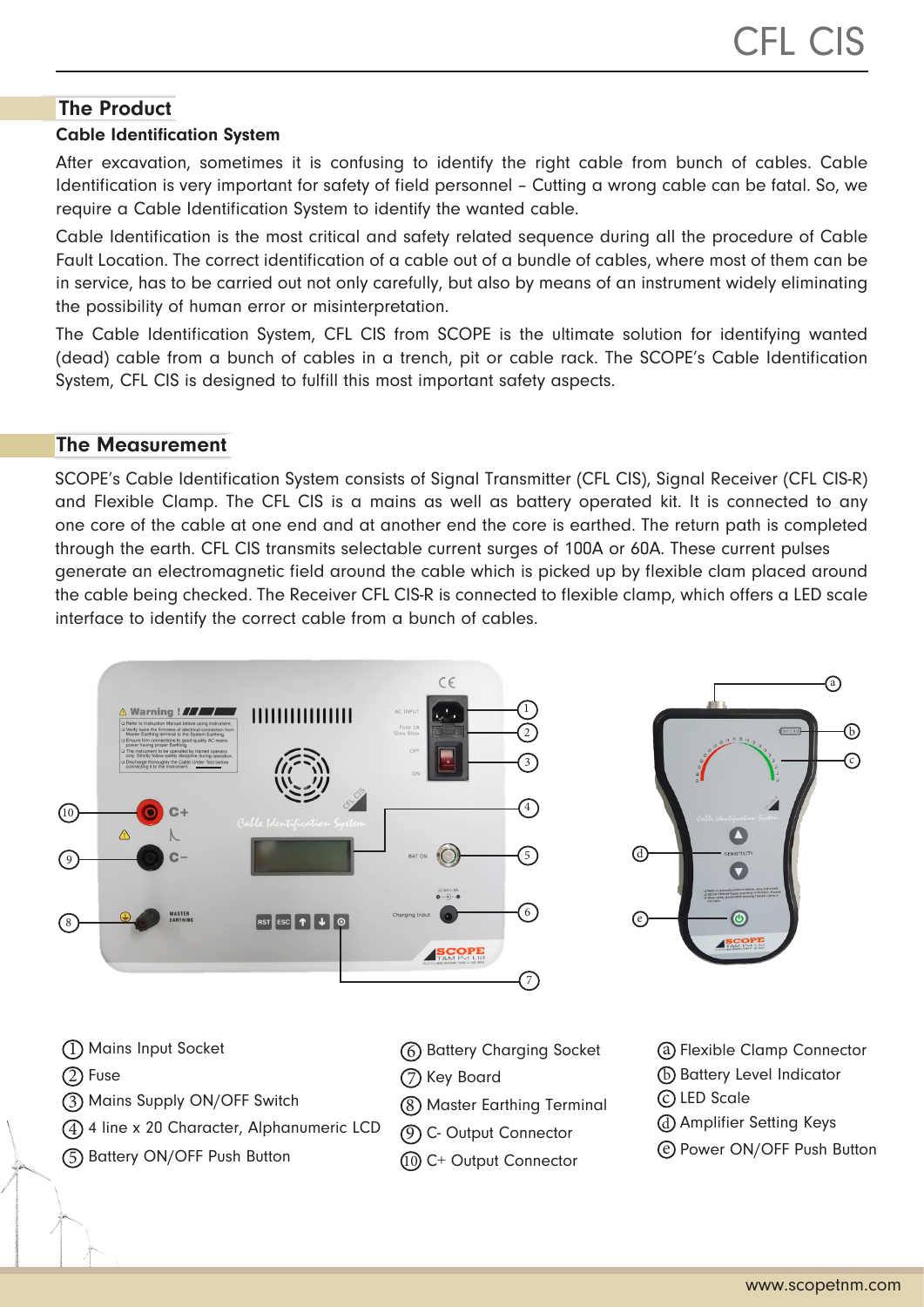

## Special Features

- Compact, Lightweight and Rugged
- User Friendly LED Indication for Right & Wrong Cable Identification from multiple cables
- Thin and Flexible Current Clamp for easy insertion between closely mounted Cables
- 10 Stage amplifier setting for better signal identification
- Transmitter operation through Mains as well as In-built rechargeable battery
- Transmitter housed in IP67 class molded case
- Neck Belt arrangement for easy carrying of Receiver

## **Specifications**

| <b>Parameters</b>             | <b>CFL CIS</b>                                              |  |
|-------------------------------|-------------------------------------------------------------|--|
| Pulse Amplitude               | Selectable between 100A (55V) / 60A (36V)                   |  |
| Pulse Sequence                | 10 or 20 or 30 pulses / min, User configurable              |  |
| <b>Pulse Modulation</b>       | Alternative pulse at 1s and 2.5s                            |  |
| Pulse Width                   | 72 <sub>ms</sub>                                            |  |
| Display                       | 4 line x 20 character backlit LCD                           |  |
| Power                         | 90V to 265V AC, 50/60Hz or In-built 11.1V Lithium Ion       |  |
|                               | Rechargeable battery                                        |  |
| <b>Battery Operating Time</b> | 6 Hours Min.                                                |  |
| Environmental                 | -20 $\degree$ C to +55 $\degree$ C, 95% RH (Non-Condensing) |  |
| Physical                      | 339mm x 295mm x 152mm, 6 Kg approx                          |  |

| <b>Parameters</b>     | <b>CFL CIS-R</b>                                              |  |
|-----------------------|---------------------------------------------------------------|--|
| <b>Display Type</b>   | <b>LED Scale</b>                                              |  |
| <b>Flexible Clamp</b> | 150mm Diameter                                                |  |
| Sensitivity           | 100% at $31\Omega$ loop resistance                            |  |
| Amplifier             | 10 stage gain setting                                         |  |
| Power                 | 11.1V Lithium Ion Rechargeable Battery                        |  |
| <b>Operating Time</b> | 8 Hours Min.                                                  |  |
| Environmental         | -20 $^{\circ}$ C to +55 $^{\circ}$ C, 95% RH (Non-Condensing) |  |
| Physical              | 210mm x 124mm x 51mm, 0.7 Kg approx                           |  |

## Standard Accessories

| Mains cord, 3m long                                          | 1 No.        |
|--------------------------------------------------------------|--------------|
| Testing Cables, 3m long each                                 | 1 Set        |
| Master Earthing Cable, 5m long                               | 1 No.        |
| <b>Short Link Cable</b>                                      | 1 No.        |
| Flexible Clamp with Cable, 2m long                           | 1 Set        |
| <b>Fuses</b>                                                 | 1 Set        |
| <b>Battery Charger</b>                                       | 1 Set        |
| <b>Operation Manual</b>                                      | 1 No.        |
| Soft Carrying Bag for Main Instruments and other accessories | 1 Set        |
| <b>Factory Test and Calibration Report</b>                   | 1 No.<br>1/2 |